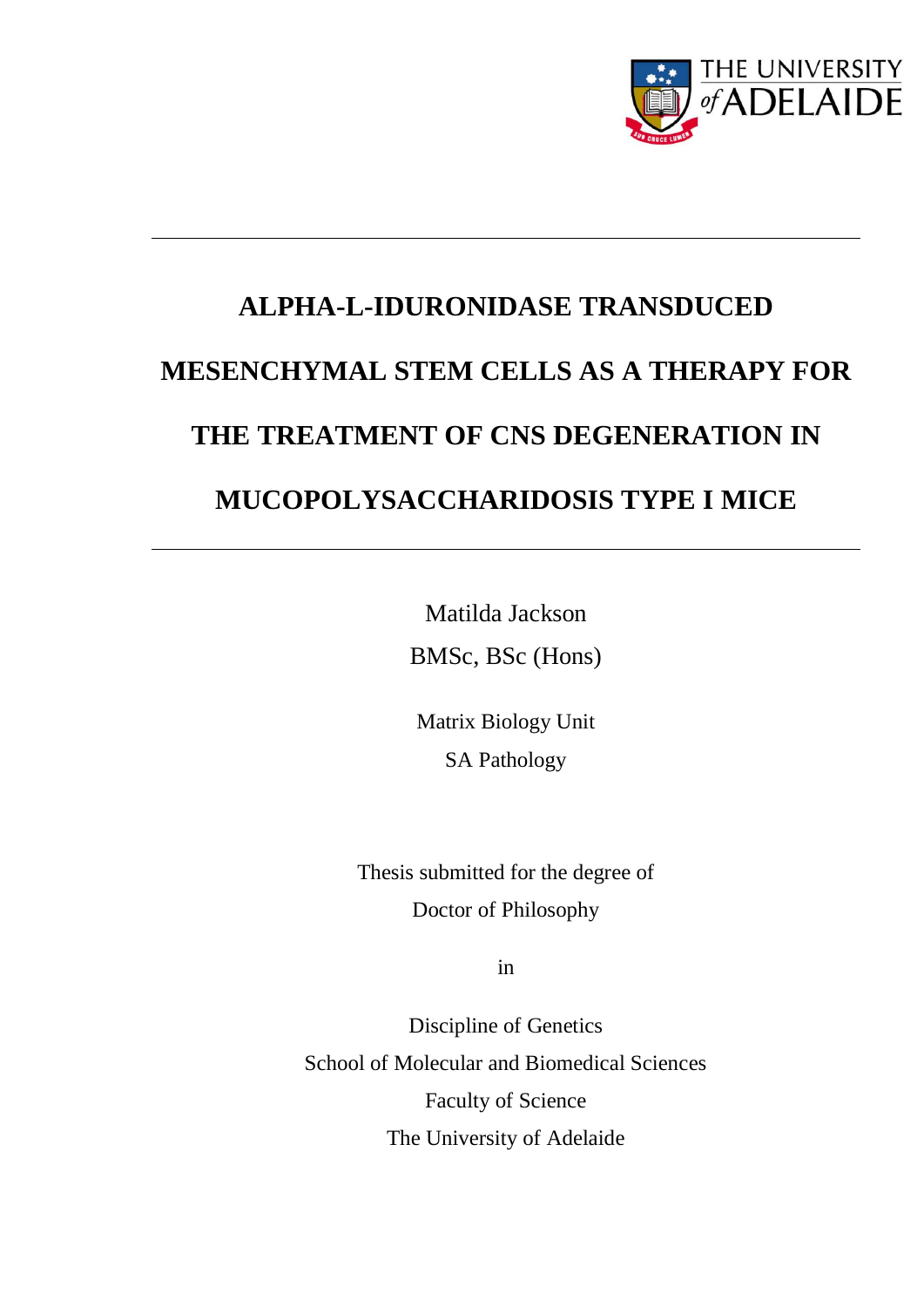## **Table of contents**

| 1.0           |                |  |
|---------------|----------------|--|
| 1.1           |                |  |
| 1.1.1         |                |  |
| 1.1.2         |                |  |
| 1.1.3         |                |  |
| 1.2           |                |  |
| 1.2.1         |                |  |
|               | 1.2.1.1        |  |
|               | 1.2.1.2        |  |
|               | 1.2.1.3        |  |
|               | 1.2.2          |  |
|               | 1.2.2.1        |  |
|               | 1.2.2.2        |  |
|               | 1.2.2.3        |  |
| 1.3           |                |  |
| 1.3.1         |                |  |
| 1.3.2         |                |  |
| 1.3.3         |                |  |
| 1.3.4         |                |  |
|               | 1.3.4.1        |  |
| $1.4^{\circ}$ |                |  |
| 1.4.1         |                |  |
| 1.5           |                |  |
| 1.5.1         |                |  |
|               | 1.5.2 Rotarod. |  |
| 1.5.3         |                |  |
| 1.5.4         |                |  |
| 1.6           |                |  |
| 1.6.1         |                |  |
|               |                |  |
| $2.2^{\circ}$ |                |  |
| 2.2.1         |                |  |
|               | 2.2.1.1        |  |
| 2.2.2         |                |  |
|               | 2.2.2.1        |  |
|               | 2.2.2.2        |  |
|               | 2.2.2.3        |  |
|               | 2.2.2.4        |  |
| 2.2.3         |                |  |
|               | 2.2.3.1        |  |
|               |                |  |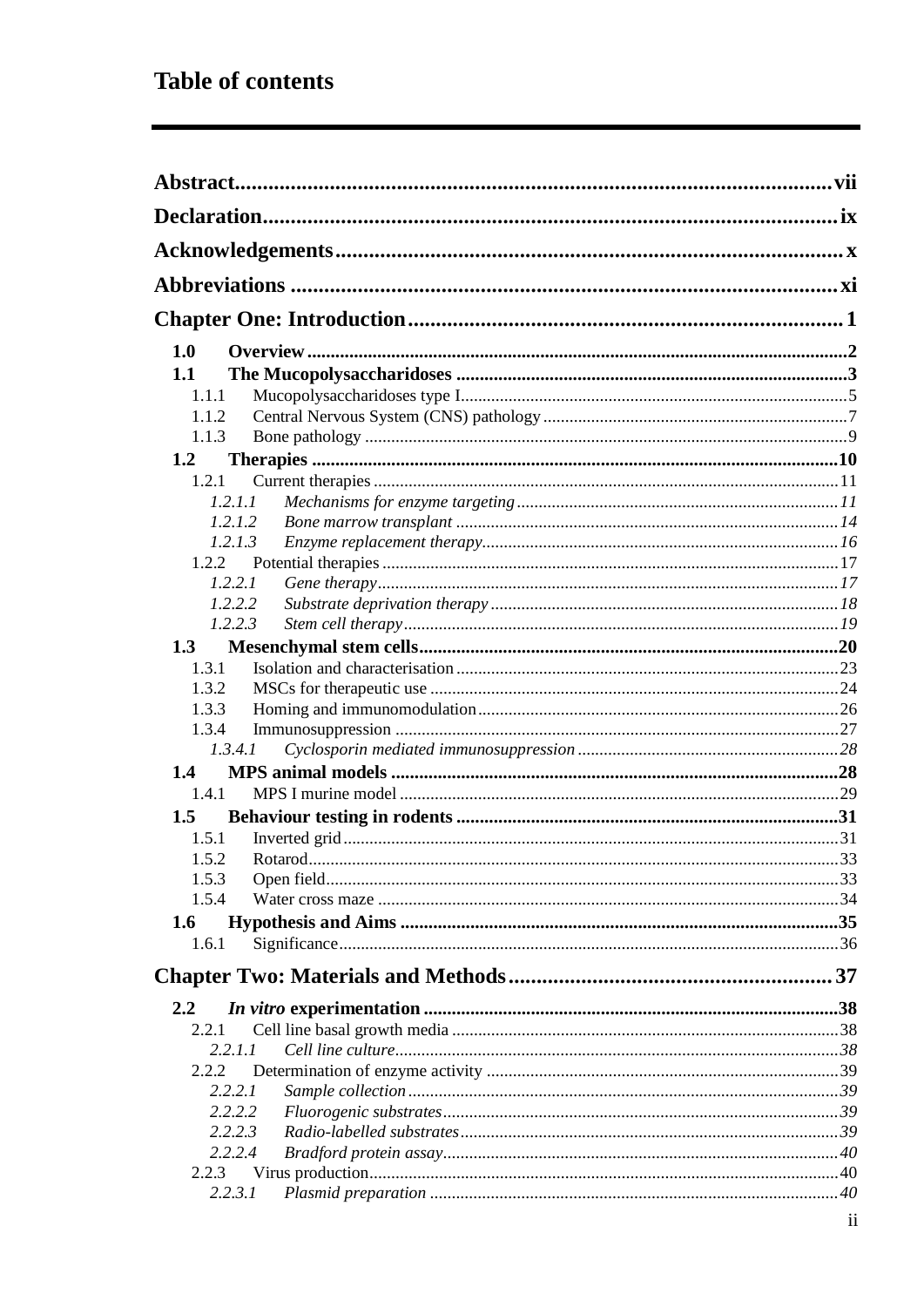|                | 2.2.3.2                                                                    |  |
|----------------|----------------------------------------------------------------------------|--|
|                | 2.2.3.3                                                                    |  |
|                | 2.2.3.4                                                                    |  |
|                |                                                                            |  |
|                | 2.2.3.5                                                                    |  |
|                |                                                                            |  |
|                | 2.2.3.6                                                                    |  |
|                | 2.2.3.7                                                                    |  |
|                | 2.2.3.8                                                                    |  |
|                | 2.2.3.9                                                                    |  |
| 2.2.4          |                                                                            |  |
|                | 2.2.4.1                                                                    |  |
|                | Cross-correction by addition of hDP or hBM derived enzyme45<br>2.2.4.2     |  |
|                | 2.2.4.3                                                                    |  |
| 2.2.5          |                                                                            |  |
|                | Stable β-glucuronidase transduction with continual splitting 47<br>2.2.5.1 |  |
|                | 2.2.5.2                                                                    |  |
| 2.2.6          |                                                                            |  |
| 2.2.6.1        |                                                                            |  |
|                |                                                                            |  |
|                | 2.2.6.2                                                                    |  |
|                |                                                                            |  |
|                | 2.2.6.3                                                                    |  |
|                |                                                                            |  |
|                | 2.2.6.4                                                                    |  |
|                |                                                                            |  |
| 2.3            |                                                                            |  |
| 2.3.1          |                                                                            |  |
|                | 2.3.1.1                                                                    |  |
|                | 2.3.1.2                                                                    |  |
|                | 2.3.1.3                                                                    |  |
| 2.3.2          |                                                                            |  |
|                | 2.3.2.1                                                                    |  |
|                |                                                                            |  |
|                | 2.3.2.2                                                                    |  |
|                | 2.3.2.3                                                                    |  |
| 2.4            |                                                                            |  |
| 2.4.1          |                                                                            |  |
| 2.4.2          |                                                                            |  |
| 2.4.3          |                                                                            |  |
| 2.4.4          |                                                                            |  |
| 2.4.5          |                                                                            |  |
| 2.5            |                                                                            |  |
| 2.5.1          |                                                                            |  |
| 2.5.2          |                                                                            |  |
| 2.5.3          |                                                                            |  |
| 2.5.4          |                                                                            |  |
| 2.5.5          |                                                                            |  |
| 2.5.6          |                                                                            |  |
| 2.5.7          |                                                                            |  |
|                |                                                                            |  |
|                |                                                                            |  |
| $2.6^{\circ}$  |                                                                            |  |
| 2.6.1          |                                                                            |  |
| 2.6.2<br>2.6.3 |                                                                            |  |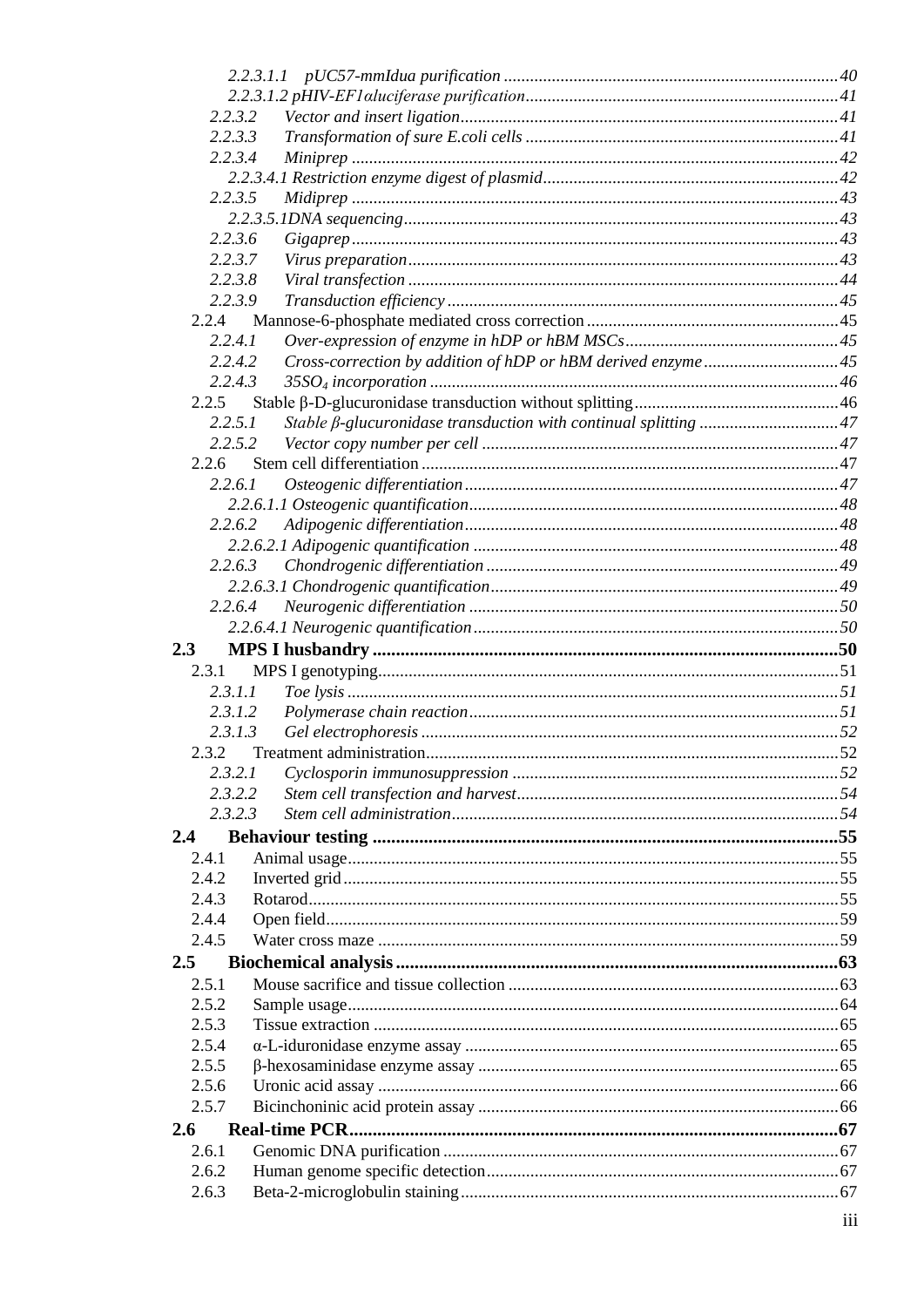| 2.7   |                                                                                                         |  |
|-------|---------------------------------------------------------------------------------------------------------|--|
| 2.7.1 |                                                                                                         |  |
|       | 2, 7, 1, 1                                                                                              |  |
|       | 2.7.1.2                                                                                                 |  |
| 2.7.2 |                                                                                                         |  |
| 2.8   |                                                                                                         |  |
| 2.8.1 |                                                                                                         |  |
| 2.8.2 |                                                                                                         |  |
| 2.9   |                                                                                                         |  |
| 2.9.1 |                                                                                                         |  |
| 2.9.2 |                                                                                                         |  |
| 2.10  |                                                                                                         |  |
|       | Chapter Three: MSCs in vitro capacity to over-express MPS lysosomal                                     |  |
|       |                                                                                                         |  |
| 3.1   |                                                                                                         |  |
|       |                                                                                                         |  |
| 3.2   |                                                                                                         |  |
| 3.3   | Over-expression of $\alpha$ - <i>L</i> -iduronidase, sulphamidase, 4-sulfatase and $\beta$ - <i>D</i> - |  |
|       |                                                                                                         |  |
| 3.3.1 |                                                                                                         |  |
| 3.3.2 |                                                                                                         |  |
| 3.3.3 | Mannose-6-phosphate mediated cross-correction of MPS I, IIIA and VII fibroblasts                        |  |
|       |                                                                                                         |  |
| 3.3.4 | β-D-glucuronidase over-expression and transduction over eight weeks in culture 83                       |  |
|       | Over-expression of $\beta$ -D-glucuronidase in MSCs over eight weeks in vitro 85<br>3.3.4.1             |  |
|       | 3.3.4.2                                                                                                 |  |
| 3.3.5 |                                                                                                         |  |
|       | 3.3.5.1<br>3.3.5.2                                                                                      |  |
|       | 3.3.5.3                                                                                                 |  |
|       | 3.3.5.4                                                                                                 |  |
|       |                                                                                                         |  |
| 3.4   |                                                                                                         |  |
|       |                                                                                                         |  |
| 3.4.2 |                                                                                                         |  |
| 3.4.3 |                                                                                                         |  |
| 3.4.4 |                                                                                                         |  |
|       | <b>Chapter Four: Biodistribution of hDP IDUA and hBM IDUA MSCs in</b>                                   |  |
|       |                                                                                                         |  |
| 4.1   |                                                                                                         |  |
| 4.2   |                                                                                                         |  |
| 4.3   |                                                                                                         |  |
| 4.3.1 |                                                                                                         |  |
| 4.3.2 |                                                                                                         |  |
| 4.4   |                                                                                                         |  |
| 4.4.1 |                                                                                                         |  |
| 4.4.2 |                                                                                                         |  |
| 4.4.3 |                                                                                                         |  |
| 4.4.4 |                                                                                                         |  |
| 4.5   |                                                                                                         |  |
| 4.5.1 |                                                                                                         |  |
| 4.5.2 | Short-term somatic improvements following MSC administration  122                                       |  |
| 4.5.3 |                                                                                                         |  |
|       |                                                                                                         |  |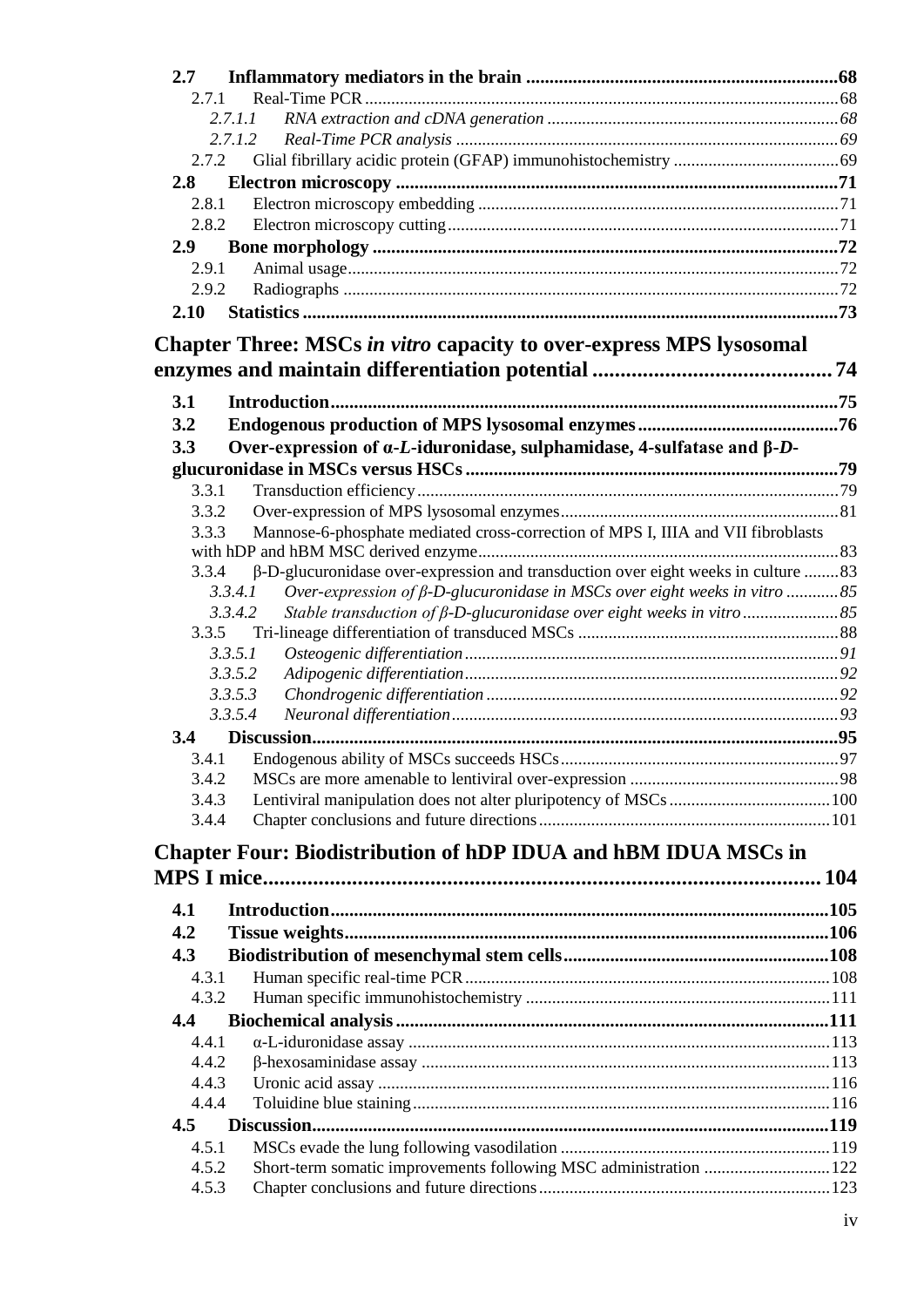|         | Chapter Five: The effect of MSC treatment on MPS I mouse behaviour. 125             |  |
|---------|-------------------------------------------------------------------------------------|--|
| 5.1     |                                                                                     |  |
| 5.2     | Treatment efficacy in reducing behavioural abnormalities127                         |  |
| 5.2.1   |                                                                                     |  |
| 5.2.2   |                                                                                     |  |
| 5.2.3   |                                                                                     |  |
| 5.2.4   |                                                                                     |  |
| 5.2.4.1 |                                                                                     |  |
| 5.2.4.2 |                                                                                     |  |
| 5.2.5   |                                                                                     |  |
| 5.2.5.1 |                                                                                     |  |
| 5.2.5.2 |                                                                                     |  |
| 5.2.5.3 |                                                                                     |  |
| 5.3     |                                                                                     |  |
| 5.3.1   |                                                                                     |  |
| 5.3.2   | MSC administration resulted in improved functional performance 151                  |  |
| 5.3.3   |                                                                                     |  |
| 3.5.4   |                                                                                     |  |
|         | Chapter Six: The effect of MSC treatment on MPS I biochemistry, bone                |  |
|         |                                                                                     |  |
|         |                                                                                     |  |
| 6.1     |                                                                                     |  |
| 6.2     |                                                                                     |  |
| 6.2.1   |                                                                                     |  |
| 6.2.2   |                                                                                     |  |
| 6.3     |                                                                                     |  |
| 6.3.1   |                                                                                     |  |
| 6.3.2   |                                                                                     |  |
| 6.4     |                                                                                     |  |
| 6.4.1   |                                                                                     |  |
| 6.4.2   |                                                                                     |  |
| 6.4.3   |                                                                                     |  |
| 6.4.3.1 |                                                                                     |  |
| 6.4.3.2 |                                                                                     |  |
| 6.5     |                                                                                     |  |
| 6.6     |                                                                                     |  |
| 6.6.1   |                                                                                     |  |
| 6.6.2   |                                                                                     |  |
| 6.7     |                                                                                     |  |
| 6.7.1   |                                                                                     |  |
| 6.7.2   |                                                                                     |  |
| 6.7.3   |                                                                                     |  |
| 6.7.4   | Skeletal phenotype of MPS I was partially attenuated by MSC treatment 194           |  |
| 6.7.5   |                                                                                     |  |
|         |                                                                                     |  |
|         |                                                                                     |  |
| 7.1     |                                                                                     |  |
| 7.1.2   | MSCs hold a greater potential than HSCs for combating the multi-system pathology of |  |
|         |                                                                                     |  |
| 7.2     | MSC over-expressing a-L-iduronidase improve multiple facets of MPS I                |  |
|         |                                                                                     |  |
| 7.2.1   |                                                                                     |  |
| 7.3     |                                                                                     |  |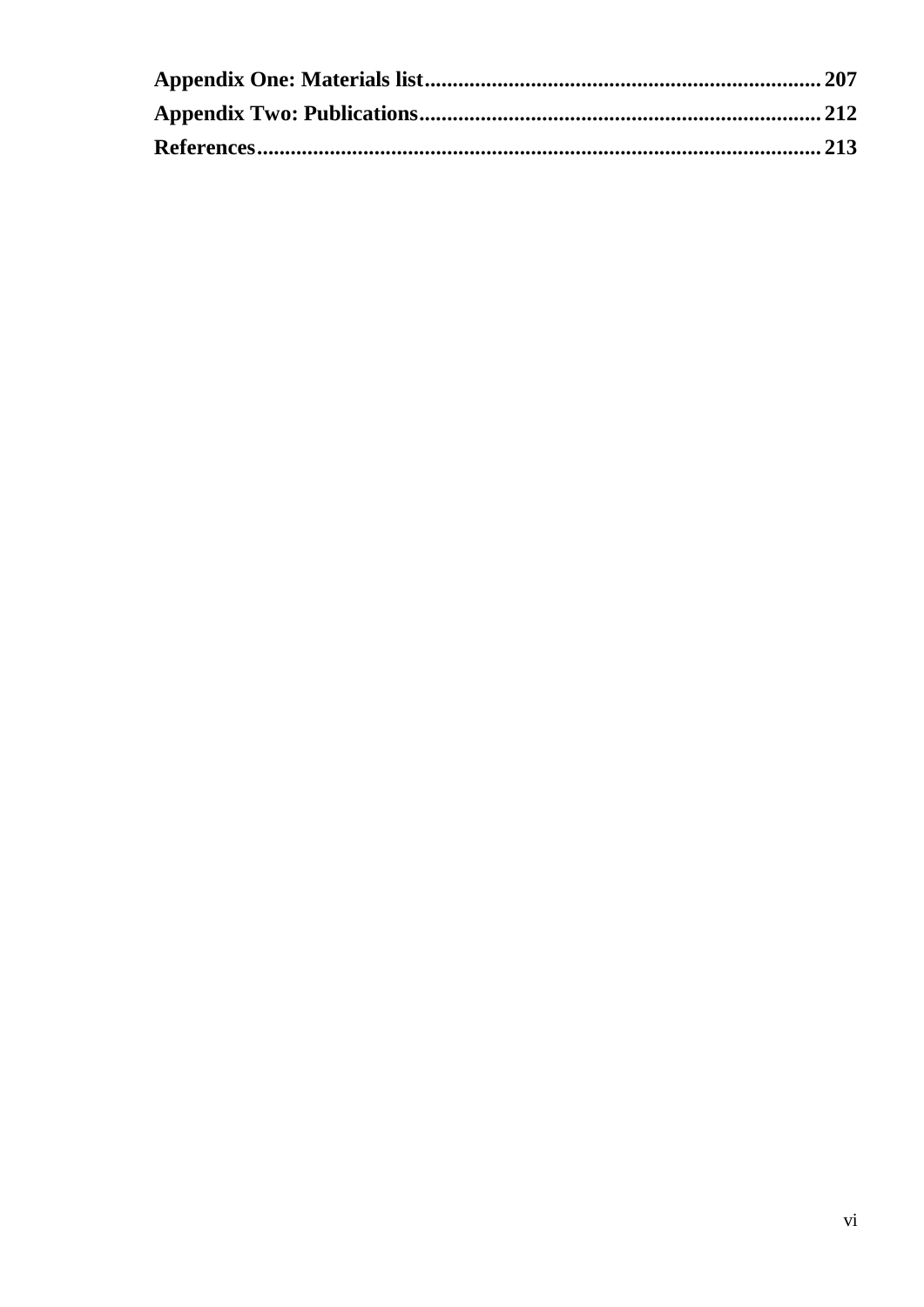### <span id="page-6-0"></span>**Abstract**

Mucopolysaccharidosis type I (MPS I) is an autosomal recessive disorder that is characterised by a deficiency in the α-*L*-iduronidase (IDUA) enzyme, resulting in the accumulation of undegraded heparan sulphate and dermatan sulphate glycosaminoglycans (gags) within the lysosome of nearly every cell. MPS I is a multi-tissue and organ disease, presenting with profound mental retardation and skeletal abnormalities. Haematopoietic stem cell (HSC) transplant and enzyme replacement therapy, two clinically available forms of treatment, are able to correct the soft tissue aspects of MPS disease, but have had a limited effect on the more complex skeletal and neurological symptoms. Stem cell therapy utilizing mesenchymal stem cells (MSC) has the potential to overcome these limitations due to their ability to differentiate into cells that are the major sites of MPS pathology.

MSCs naturally produce and secrete significantly higher levels of multiple MPS enzymes than HSCs *in vitro* and can be engineered to over-express multiple MPS enzymes using a lentiviral system. MSCs were found to secrete up to 5,559 fold greater IDUA enzyme after lentiviral transduction *in vitro*, suggesting a greater potential to cross-correct MPS pathology than HSCs. Lentiviral transduction was stable and persistent *in vitro*, and over-expression of MPS enzyme did not affect MSC *in vitro* differentiation down osteogenic, adipogenic, chondrogenic or neurogenic lineages.

Systemically administered human derived MSCs distribute widely, to multiple MPS I affected organs, including the brain, and persist *in vivo* for at least two months post administration. Significantly elevated brain and serum IDUA activity was observed two and six months post administration, respectively, and was associated with sustained functional improvements in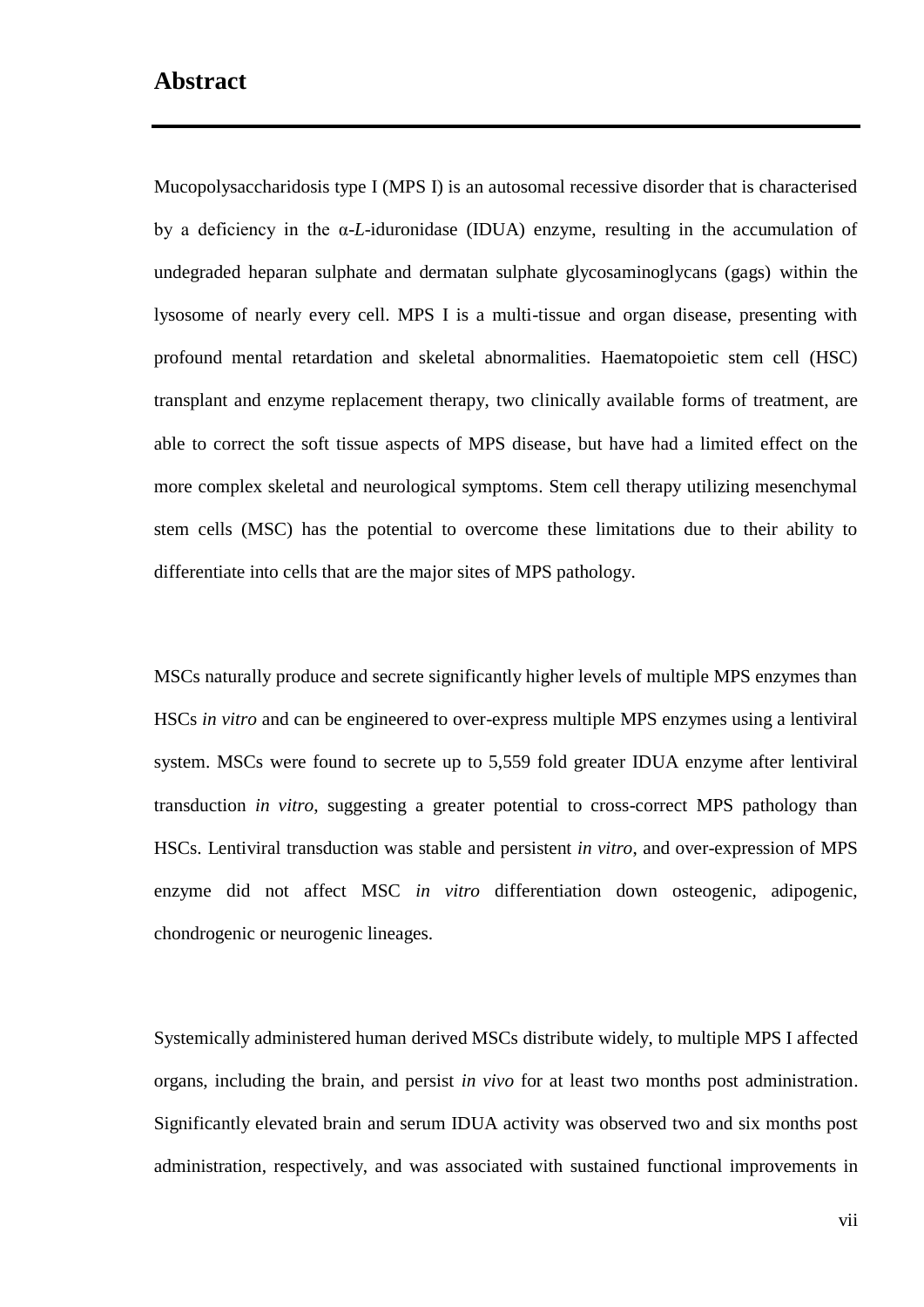neuromuscular strength, motor control, coordination and spatial learning. MSCs were found to limit astroglial activation and modulate brain inflammatory gene expression of *Cd68*, *Gfap* and *Tnf in vivo*. Vertebral body width also returned towards normal. However, no improvement in gag storage or elevations of IDUA were observed in other tissues.

For the first time, this thesis has investigated the biochemical and behavioural changes due to *i.v.* administered hMSCs in MPS I mice. This thesis demonstrates that MSCs can exert added neurological improvements in MPS I pathology through exhibiting a combined effect between their superior enzyme secretion and anti-inflammatory effects. While minimal changes were noted in MPS I associated somatic pathology, MSCs could be administered in combination with already implemented ERT and/or BMT, which have both shown resolution in patients stored gag, therefore providing additional clinical benefits to MPS I children.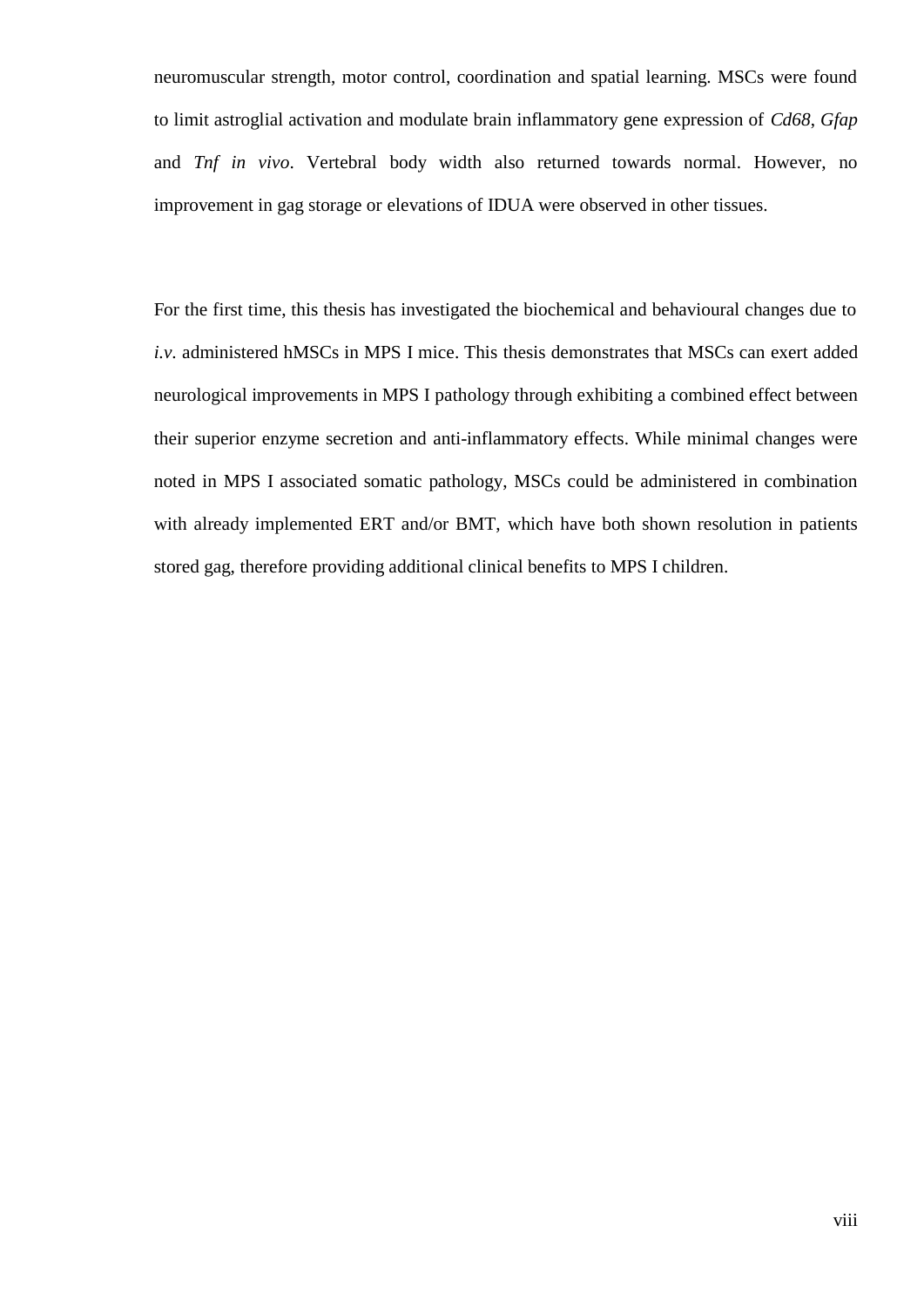## <span id="page-8-0"></span>**Declaration**

I certify that this work contains no material which has been accepted for the award of any other degree or diploma in my name, in any university or other tertiary institution and, to the best of my knowledge and belief, contains no material previously published or written by another person, except where due reference has been made in the text. In addition, I certify that no part of this work will, in the future, be used in a submission in my name, for any other degree or diploma in any university or other tertiary institution without the prior approval of the University of Adelaide and where applicable, any partner institution responsible for the joint-award of this degree.

I give consent to this copy of my thesis, when deposited in the University Library, being made available for loan and photocopying, subject to the provisions of the Copyright Act 1968. I also give permission for the digital version of my thesis to be made available on the web, via the University's digital research repository, the Library Search and also through web search engines, unless permission has been granted by the University to restrict access for a period of time.

*Matilda Jackson Bachelor of Science (Honours) Student Number : a1202545 DATE ......./......../........*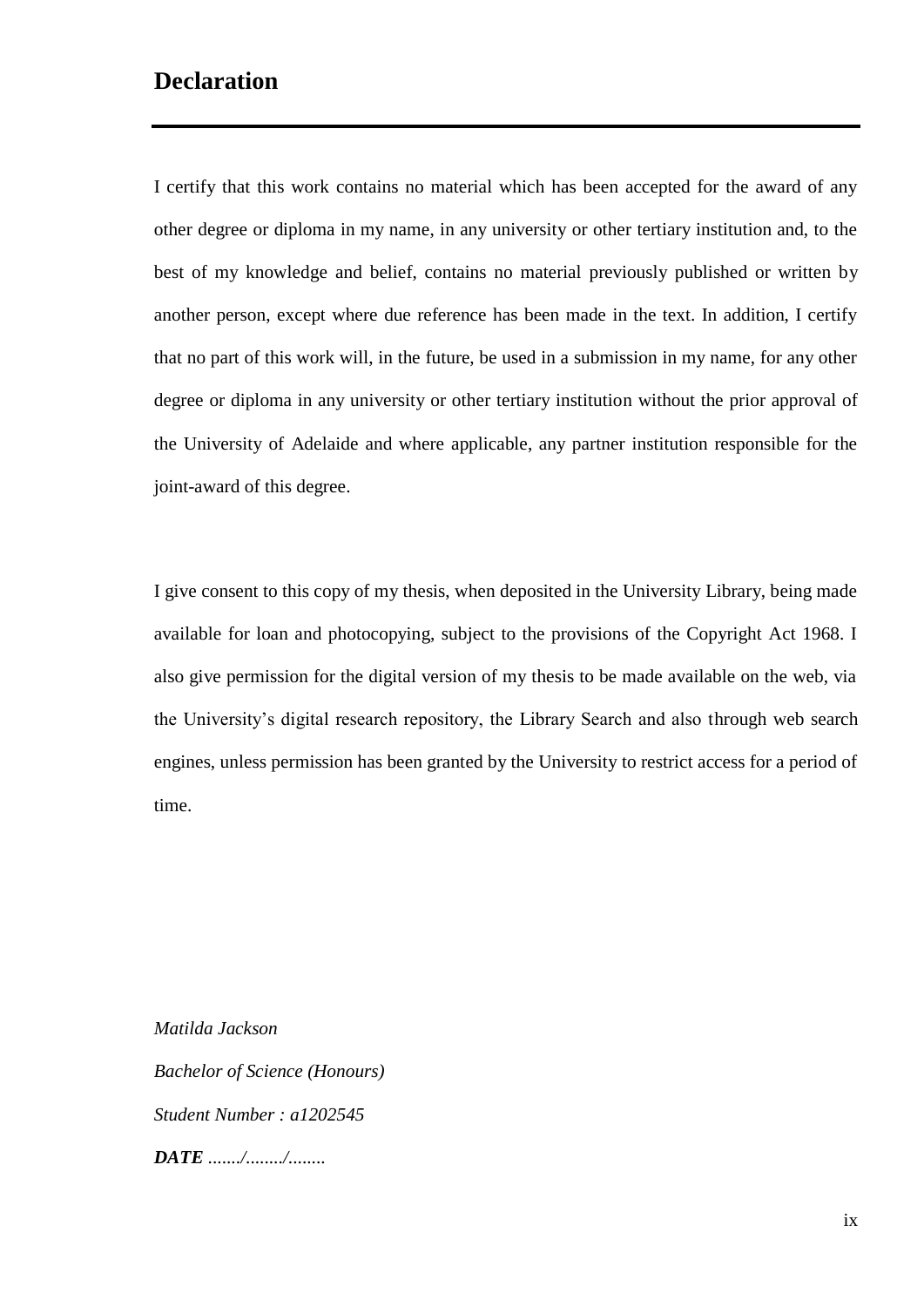#### <span id="page-9-0"></span>**Acknowledgements**

While undertaking my PhD so many people have aided me with their support and expertise, keeping me sane with humour, coffee breaks and cake. Most importantly, I'd like to thank my supervisors Dr Sharon Byers and Prof. Stan Gronthos for their guidance, support and patience. Sharon's knowledge in the area of mucopolysaccharidosis research and Stan's expertise in the field of stem cells provided me with a great foundation from which to learn.

Thank you to the members of the Matrix Biology Unit, past and present: Ainslie, Nathan, Hannah, Bec, Clare, Zhirui, Ilia, Paul, Xenia, Elle, Carmen, Kavita, Chun Hong, Chun Hao, Wesley, Sharvin, Mardiah, Wan Chin, Sin Lay, Krystyna and Xiao Dan. Special thanks must go to Ainslie who performed my *i.v.* stem cell injections. Thank you to the Women's and Children's hospital animal house staff for their excellent care of the mice used in this study.

To Dr Michael Lardelli and Dr Frank Grutzner, the postgraduate coordinators of the department of genetics, University of Adelaide, thank you for your support throughout my candidature and for providing such a well organised and coherent programme.

Finally, I would like to thank those closest to me: Ryan, our families and friends. Thank you for believing in me and providing unconditional support throughout all my years of study. I couldn't have done it without your everlasting love, friendship, strength, encouragement and smiles.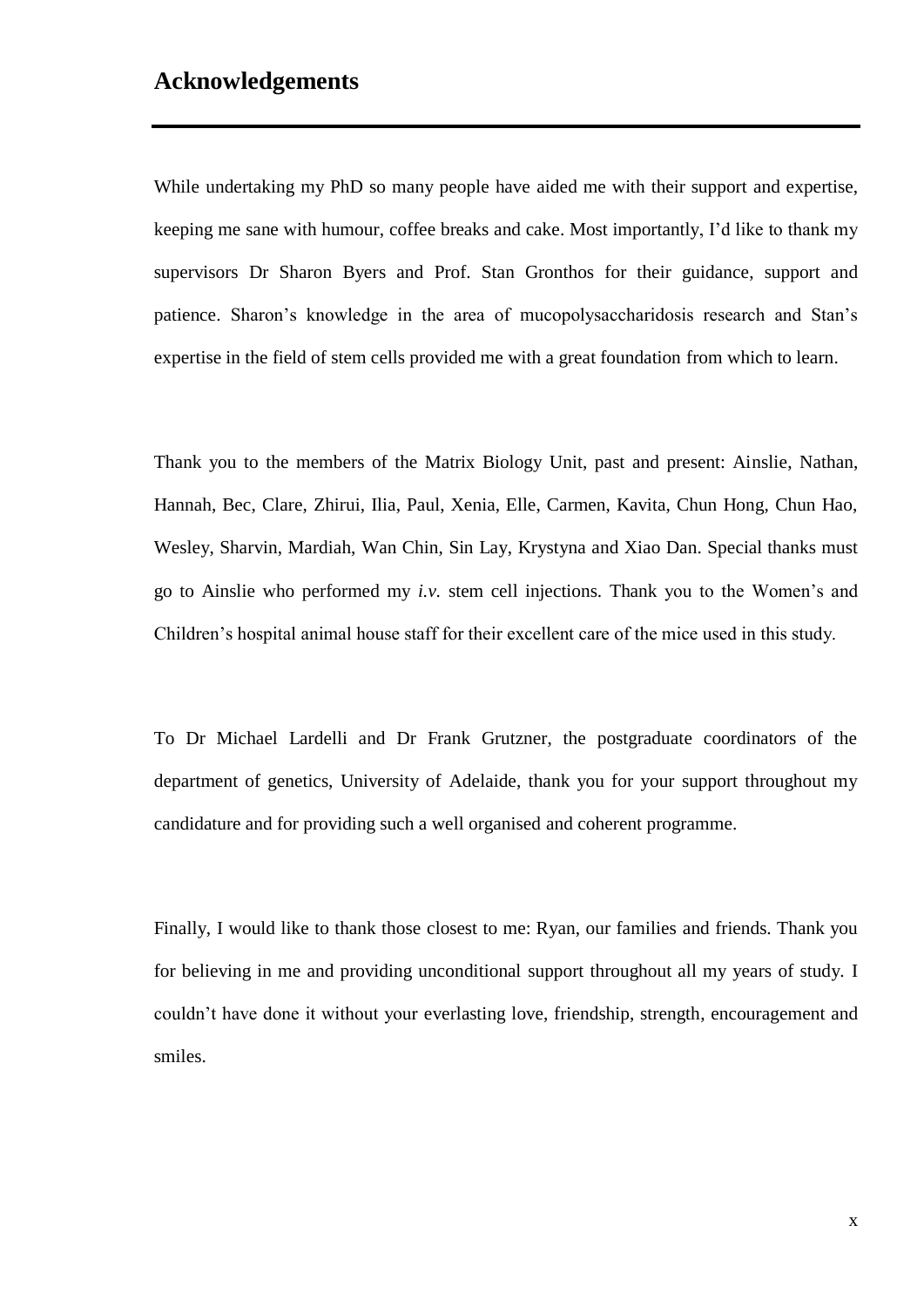# <span id="page-10-0"></span>**Abbreviations**

| IDUA/IDUA/Idua  | α-L-iduronidase                                      |
|-----------------|------------------------------------------------------|
| $\alpha$ -MEM   | Minimum essential medium $(\alpha \text{ modified})$ |
| <b>AAV</b>      | Adeno-associated-virus                               |
| <b>BMT</b>      | Bone marrow transplant                               |
| <b>BBB</b>      | Blood brain barrier                                  |
| Cd68            | CD68 antigen                                         |
| <b>CNS</b>      | Central nervous system                               |
| Ccl3            | Chemokine (C-C motif) ligand 3                       |
| CS              | Chondroitin sulphate                                 |
| CycpA           | Cyclophilin A                                        |
| <b>DAPI</b>     | 4',6-diamidino-2-phenylindole                        |
| DS              | Dermatan sulphate                                    |
| <b>DMEM</b>     | Dulbecco's modified eagle medium                     |
| <b>ERT</b>      | Enzyme replacement therapy                           |
| <b>FCS</b>      | Foetal calf serum                                    |
| <b>FACS</b>     | Fluorescence-activated cell sorting                  |
| <b>FITC</b>     | Fluorescein isothiocyanate                           |
| <b>GT</b>       | Gene therapy                                         |
| GFAP/Gfap       | Glial fibrillary acidic protein                      |
| $\text{gag}(s)$ | Glycosaminoglycan(s)                                 |